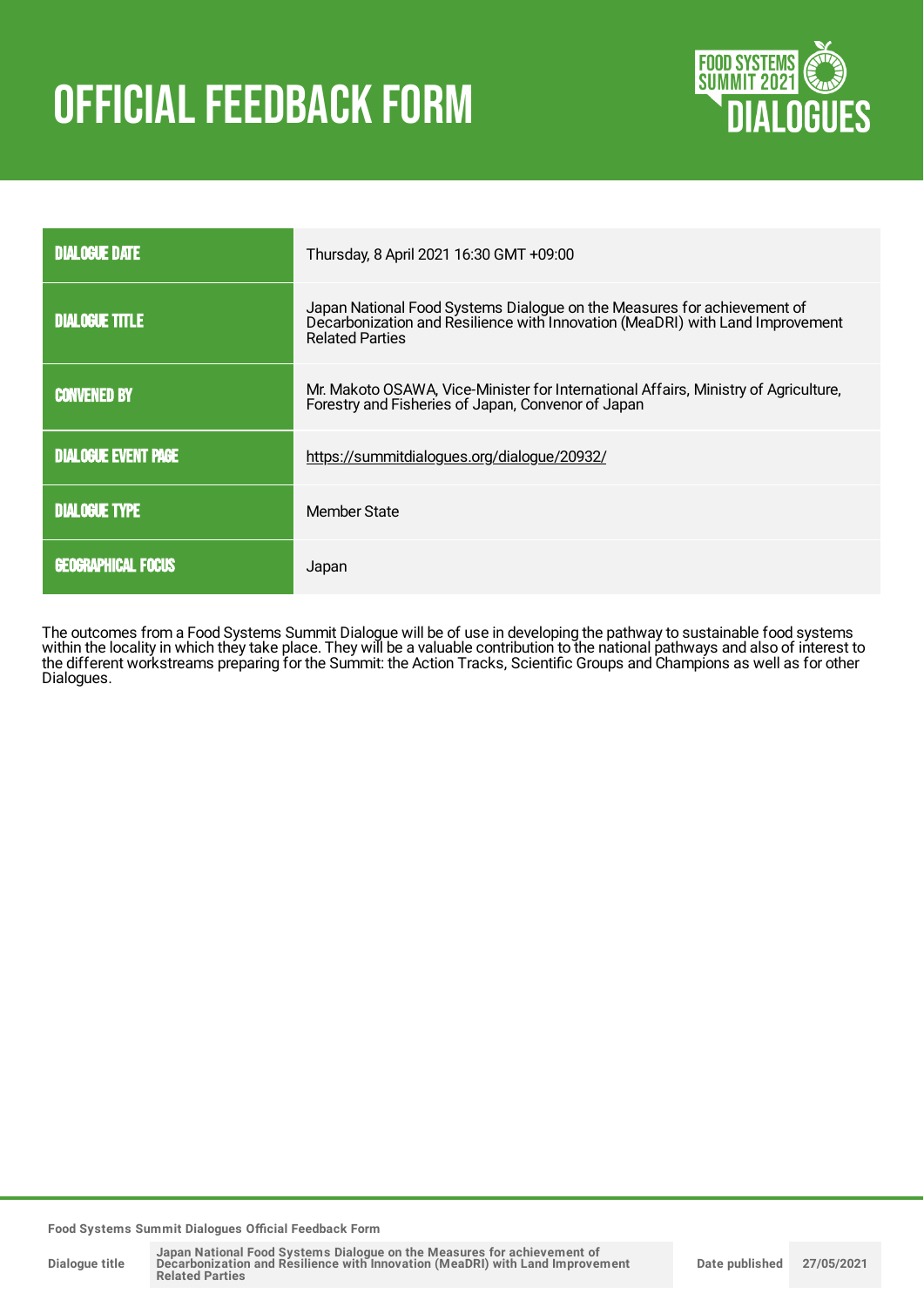## 1.PARTICIPATION



#### NUMBER OF PARTICIPANTS FROM EACH STAKEHOLDER GROUP

|   | Small/medium enterprise/artisan             |   | Workers and trade union                     |
|---|---------------------------------------------|---|---------------------------------------------|
|   | Large national business                     |   | <b>Member of Parliament</b>                 |
|   | Multi-national corporation                  |   | Local authority                             |
|   | Small-scale farmer                          |   | Government and national institution         |
|   | Medium-scale farmer                         |   | Regional economic community                 |
|   | Large-scale farmer                          |   | <b>United Nations</b>                       |
|   | Local Non-Governmental Organization         |   | International financial institution         |
|   | International Non-Governmental Organization | 5 | Private Foundation / Partnership / Alliance |
|   | Indigenous People                           |   | Consumer group                              |
| 2 | Science and academia                        |   | Other                                       |
|   |                                             |   |                                             |

**Food Systems Summit Dialogues Official Feedback Form**

**Dialogue title**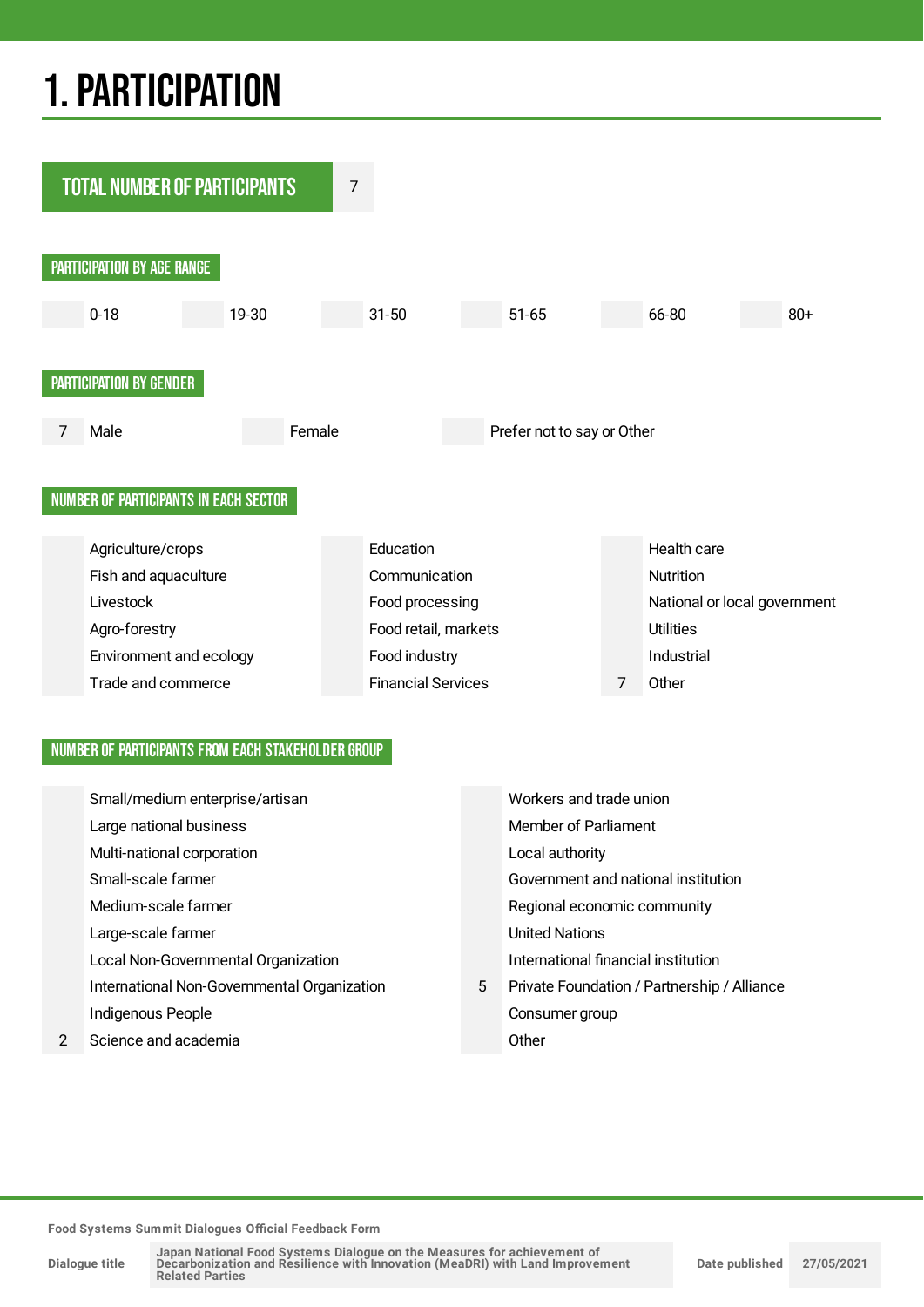## 2. PRINCIPLES OF ENGAGEMENT

HOW DID YOU ORGANIZE THE DIALOGUE SO THAT THE PRINCIPLES WERE INCORPORATED, REINFORCED AND ENHANCED?

HOW DID YOUR DIALOGUE REFLECT SPECIFIC ASPECTS OF THE PRINCIPLES?

DO YOU HAVE ADVICE FOR OTHER DIALOGUE CONVENORS ABOUT APPRECIATING THE PRINCIPLES OF ENGAGEMENT?

**Food Systems Summit Dialogues Official Feedback Form**

**Dialogue title**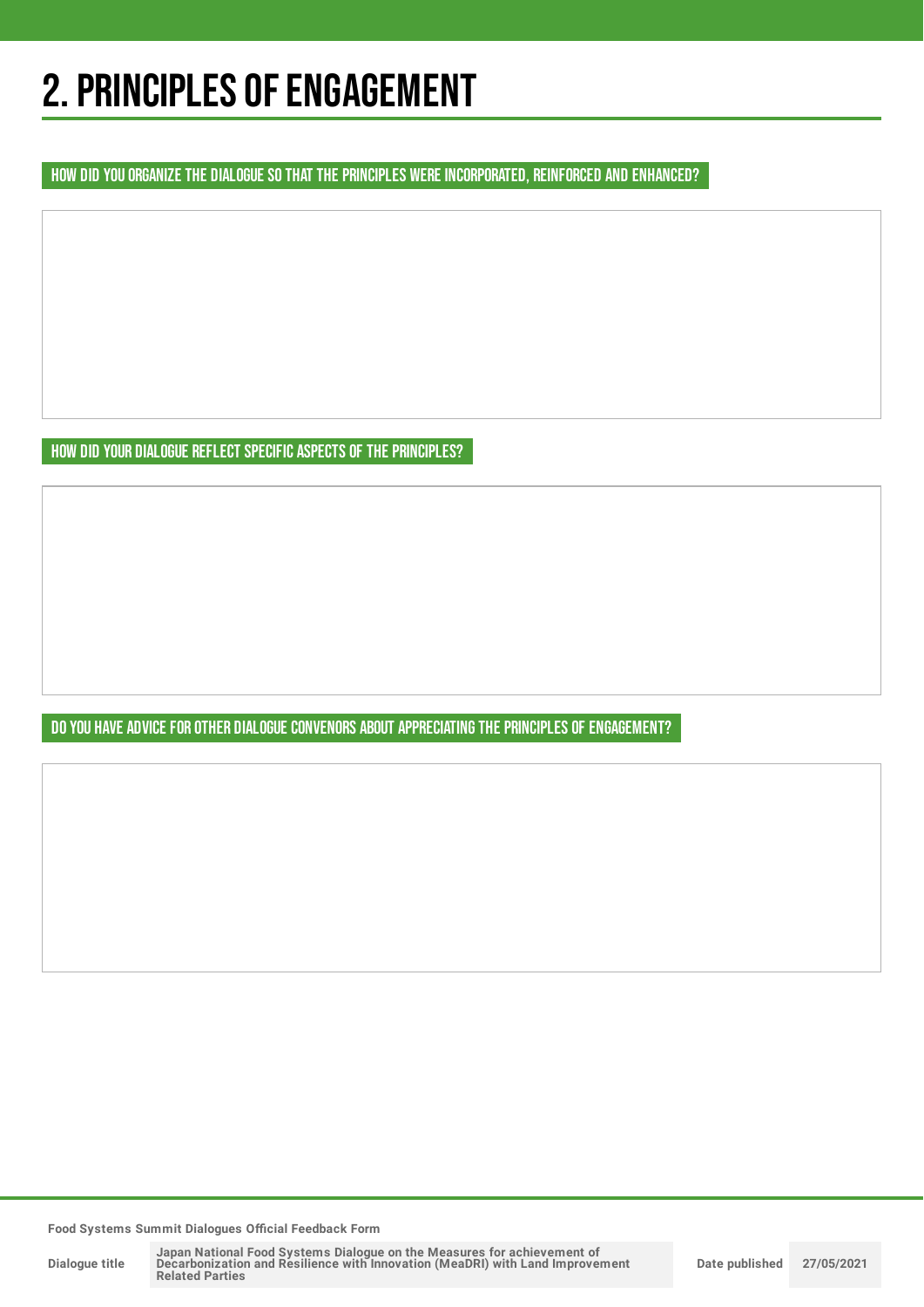## 3. METHOD

The outcomes of a Dialogue are influenced by the method that is used.

DID YOU USE THE SAME METHOD AS RECOMMENDED BYTHE CONVENORS REFERENCE MANUAL?

**Yes** ✓ **No**

MAFF held the dialogue with land improvement related parties for developing the new strategy for realizing both the productivity improvement and sustainability through innovation, called "Measures for achievement of Decarbonization and Resilience with Innovation (MeaDRI)". MAFF explained the outline of a draft of MeaDRI to the stakeholders, followed by the expression of views of the stakeholders on challenges and opportunities for sustainable food systems associated with the strategy.

**Food Systems Summit Dialogues Official Feedback Form**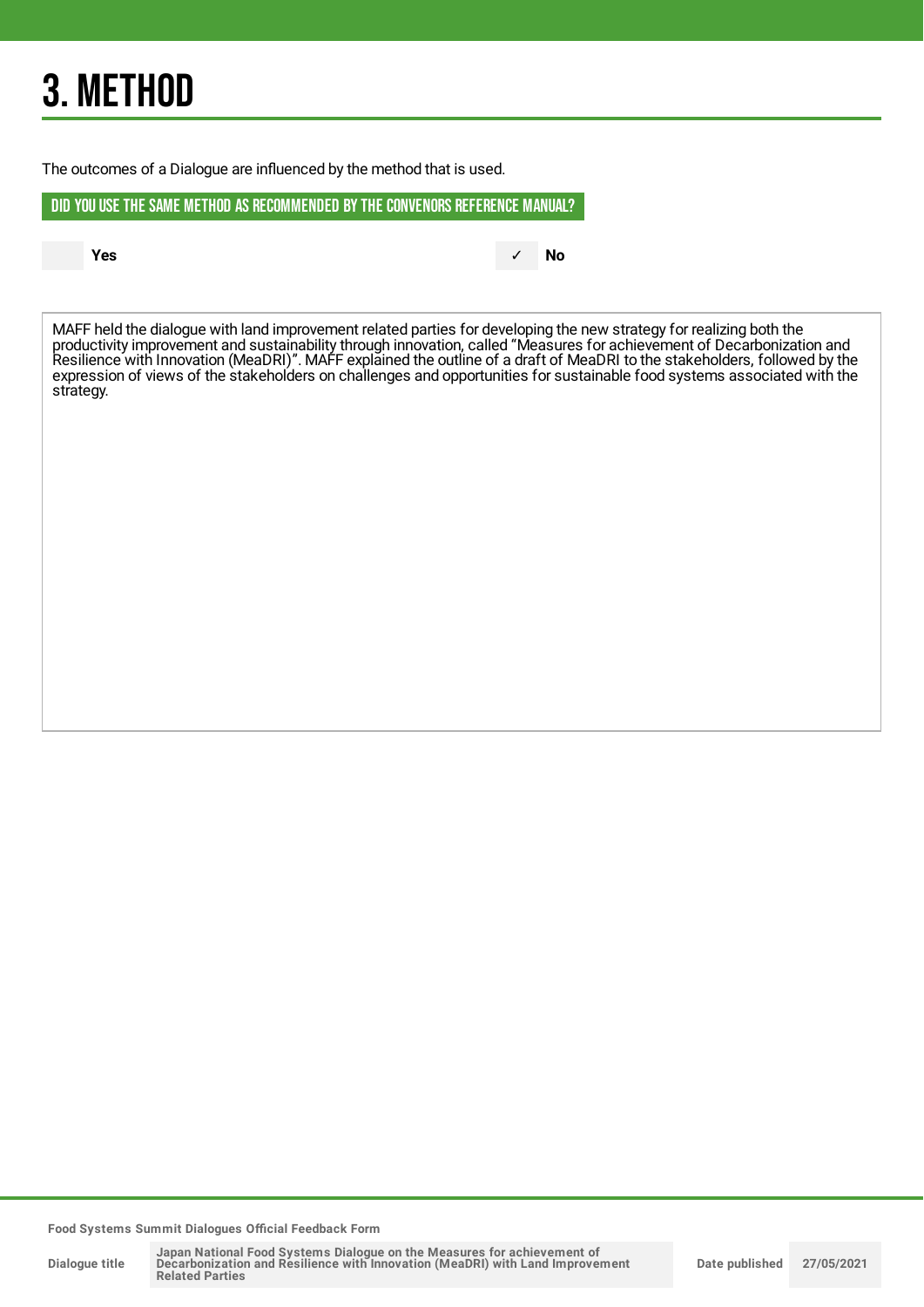## 4. DIALOGUE FOCUS & OUTCOMES

### MAJOR FOCUS

The expression of views of the stakeholders on challenges and opportunities for sustainable food systems associated with the new strategy, "MeaDRI."

#### ACTION TRACKS

|   | Action Track 1: Ensure access to safe and<br>nutritious food for all      |
|---|---------------------------------------------------------------------------|
|   | Action Track 2: Shift to sustainable<br>consumption patterns              |
| ✓ | Action Track 3: Boost nature-positive<br>production                       |
|   | Action Track 4: Advance equitable livelihoods                             |
|   | Action Track 5: Build resilience to<br>vulnerabilities, shocks and stress |

#### **KEYWORDS**



**Food Systems Summit Dialogues Official Feedback Form**

**Dialogue title**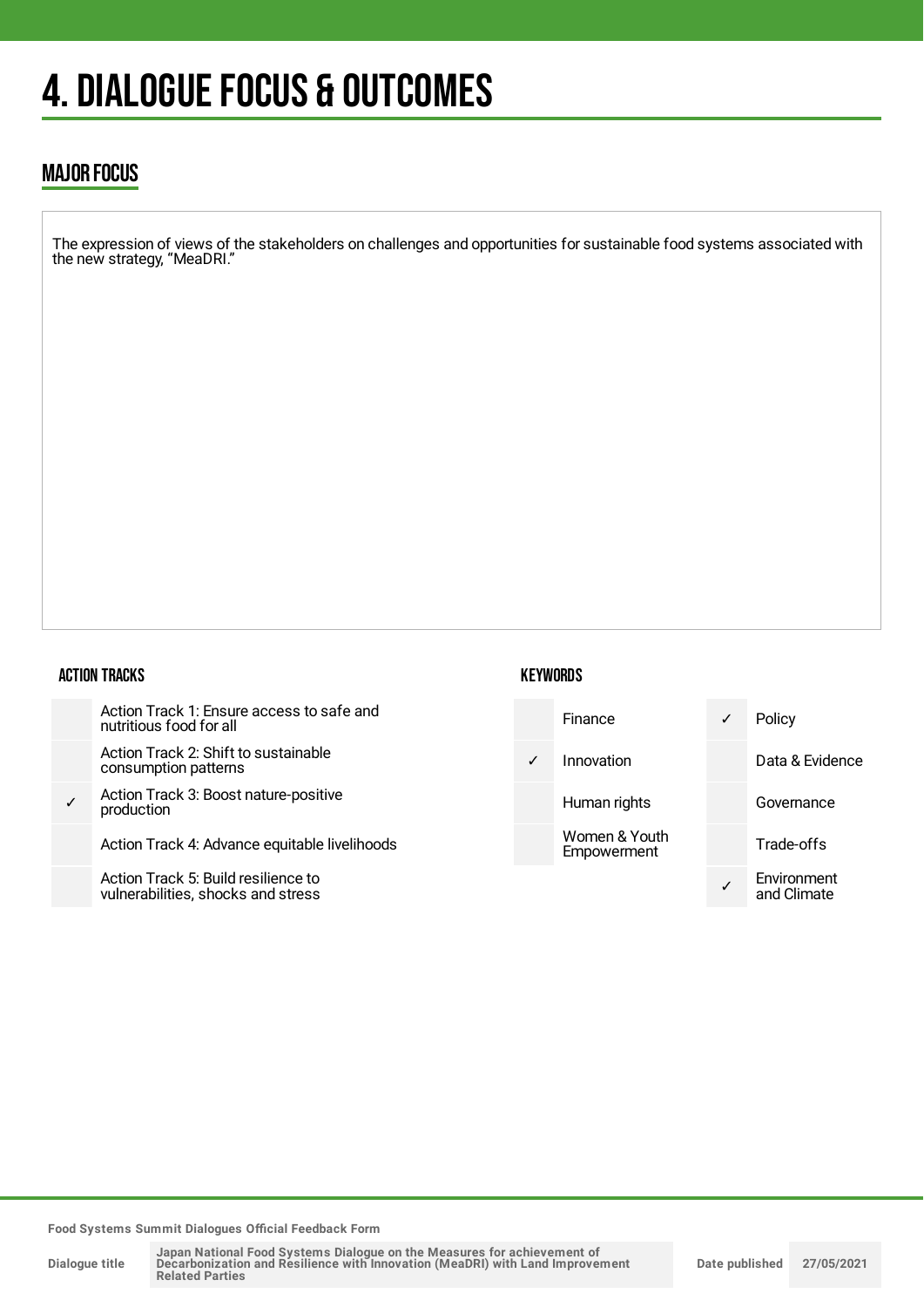### MAIN FINDINGS

The main remarks of the participants are as follows:

- It is desirable to increase the added value and brand of agricultural products from the environmental perspective as well as to protect farmland, water, and the rural environment.

- A tour of small hydroelectric power plants is held every year for local parents and children. It has become a place for the environment education and, at the same time, has also led to the spread and enlightenment of renewable energy. - Aiming for a carbon-free society, it is essential to promote the introduction of renewable energy including small hydroelectric power generation.

- With the clear purpose of "increasing the food for storks (an endangered species)", we cultivate paddy field without relying on pesticides or chemical fertilizers. Also, we implement the water management such as maintaining water-laden paddy during winter.

- Although the yield of pesticide-free cultivation is lower than that of conventional cultivation, it is estimated that the gross profit will be 1.5 times more than that of conventional cultivation because the material cost is low and the purchase price is high.

- As it takes a lot of time and effort, however, we are proceeding with the pesticide-free farming with the cooperation of the Agricultural Development and Extension Center.

- We have conducted a tour of rice planting experience and creature survey. This effort could attract, local people and has led to stable practices of environmentally friendly agriculture and revitalization in the region.

- We are conducting research to develop an energy-independent system by adjusting the supply and demand balance of renewable energy in agricultural, mountain and fishing villages. We consider contributing to not only zero emissions but also disaster resilience and the realization of a decentralized society.

- By appropriately controlling a series of water irrigation systems from water source to farmland and drainage destination based on weather information and water source information, we are proceeding with research to avoid crop damage due to floods and drought and contribute to mitigation of disasters in an entire region.

- In order to implement new technologies in society, it is necessary to improve the ICT literacy of those who use the technology and to closely cooperate between the policy making side and the technology development side. In addition, it is necessary to participate in international rule making.

| <b>ACTION TRACKS</b> |                                                                           | KEYWORDS     |                              |  |                            |
|----------------------|---------------------------------------------------------------------------|--------------|------------------------------|--|----------------------------|
|                      | Action Track 1: Ensure access to safe and<br>nutritious food for all      |              | Finance                      |  | Policy                     |
|                      | Action Track 2: Shift to sustainable<br>consumption patterns              | $\checkmark$ | Innovation                   |  | Data & Evidence            |
|                      | Action Track 3: Boost nature-positive<br>production                       |              | Human rights                 |  | Governance                 |
|                      | Action Track 4: Advance equitable livelihoods                             |              | Women & Youth<br>Empowerment |  | Trade-offs                 |
|                      | Action Track 5: Build resilience to<br>vulnerabilities, shocks and stress |              |                              |  | Environment<br>and Climate |

**Food Systems Summit Dialogues Official Feedback Form**

**Dialogue title**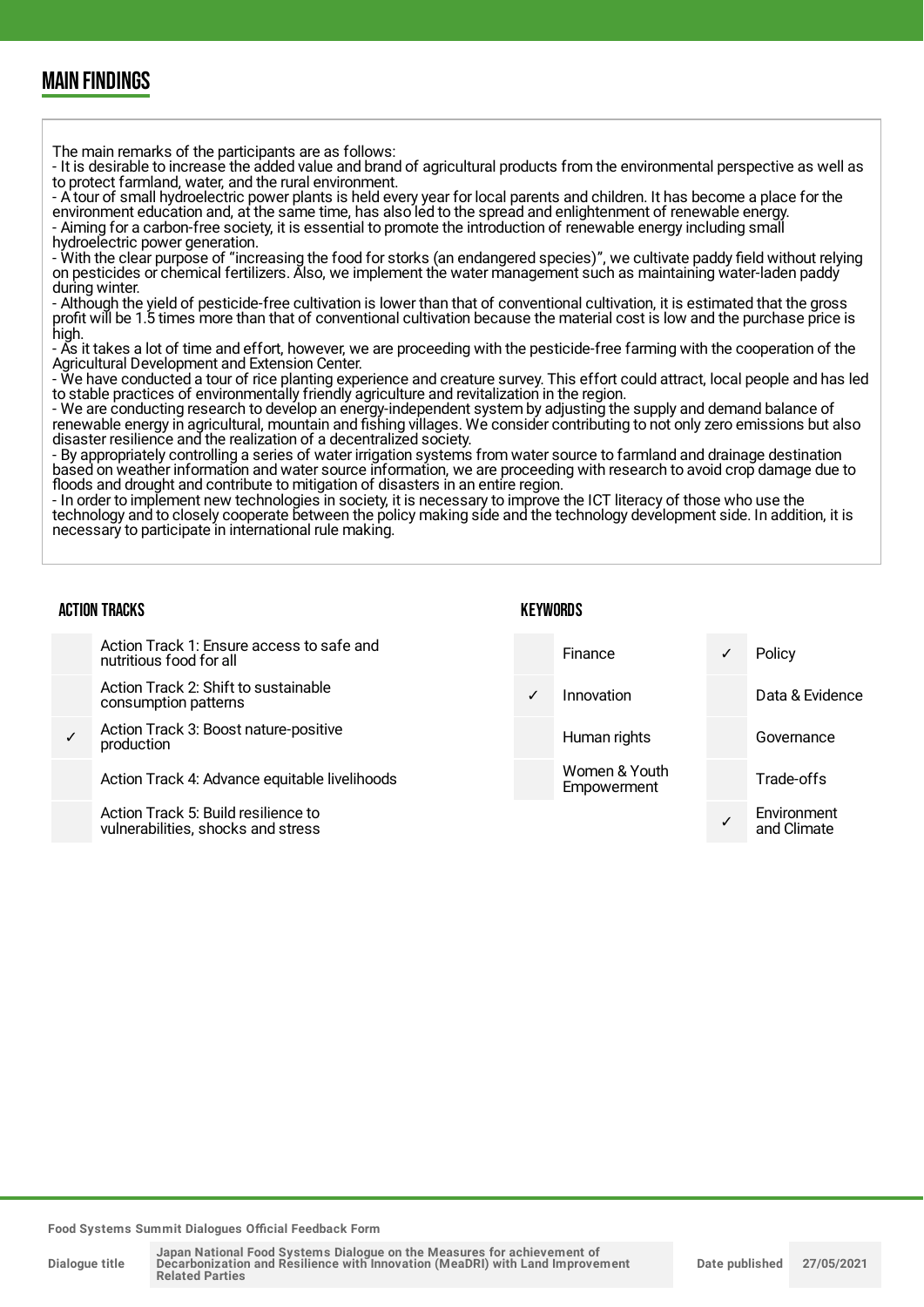### OUTCOMESFOR EACH DISCUSSION TOPIC

#### ACTION TRACKS

Action Track 1: Ensure access to s nutritious food for all

Action Track 2: Shift to sustainable consumption patterns

Action Track 3: Boost nature-positi production

Action Track 4: Advance equitable

Action Track 5: Build resilience to vulnerabilities, shocks and stress

| <b>KEYWORDS</b> |  |
|-----------------|--|
|-----------------|--|

| safe and<br>Policy<br>Finance                             |                 |
|-----------------------------------------------------------|-----------------|
| e<br>Innovation                                           | Data & Evidence |
| ive<br>Human rights<br>Governance                         |                 |
| Women & Youth<br>livelihoods<br>Trade-offs<br>Empowerment |                 |
| Environment<br>and Climate                                |                 |

**Food Systems Summit Dialogues Official Feedback Form**

**Dialogue title**